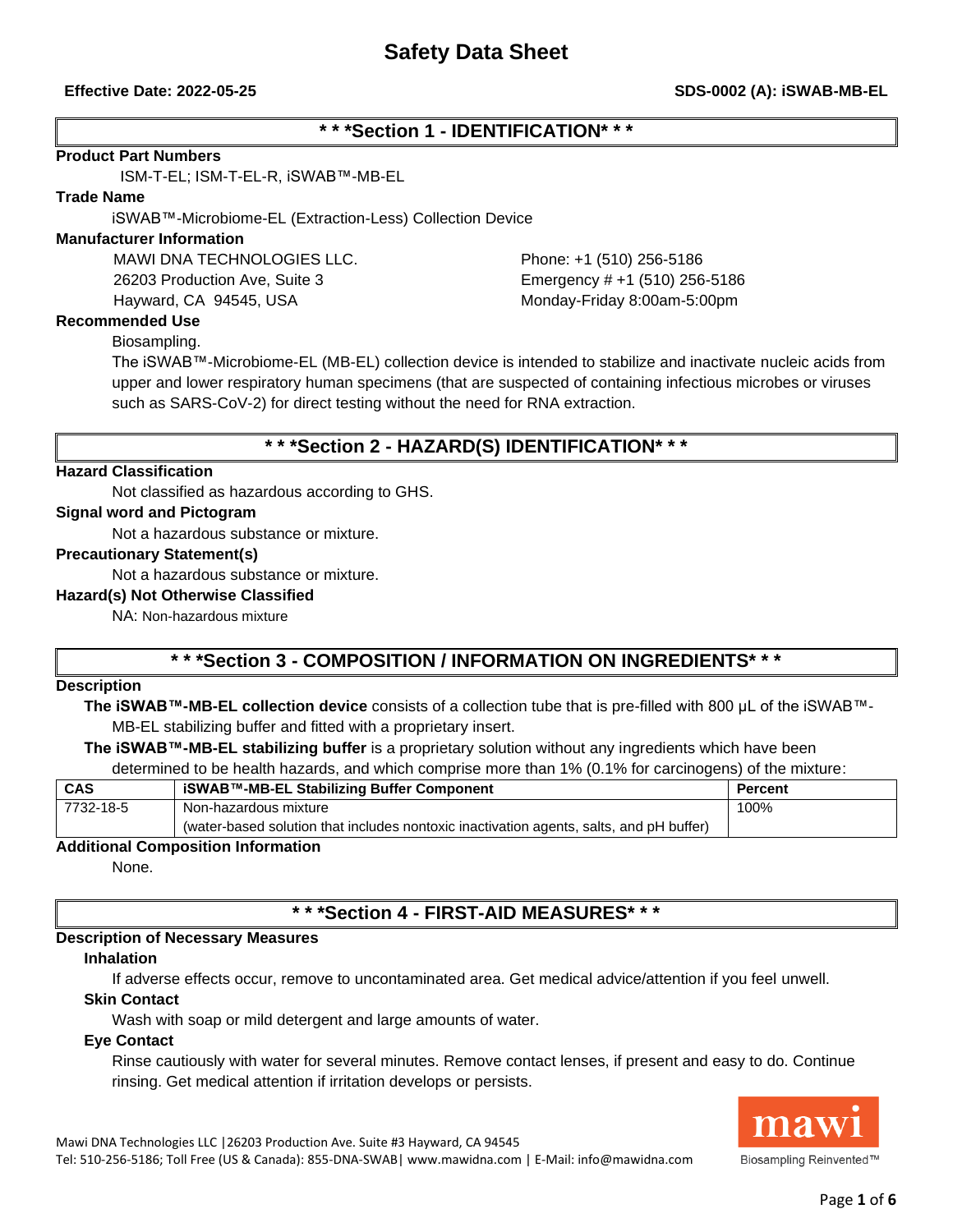#### **Ingestion**

Rinse mouth with water. Call a POISON CENTER or doctor/physician if you feel unwell.

### **Most Important Symptoms/Effects**

#### **Acute**

No information on significant adverse effects.

### **Delayed**

No information on significant adverse effects.

## **Indication of Immediate Medical Attention and Special Treatment Needed, If Needed**

No additional information is available.

**\* \* \*Section 5 - FIRE-FIGHTING MEASURES\* \* \***

# **Suitable Extinguishing Media**

Use extinguishing agents appropriate for surrounding fire.

### **Unsuitable Extinguishing Media**

None known.

### **Special Hazards Arising from the Chemical**

### **Hazardous Combustion Products**

**Combustion:** This is a water-based product.

### **Special Protective Equipment and Precautions for Firefighters**

No applicable data for the product.

#### **Fire Fighting Measures**

No applicable data for the product.

# **\* \* \*Section 6 - ACCIDENTAL RELEASE MEASURES\* \* \***

# **Personal Precautions, Protective Equipment and Emergency Procedures**

See Section 8 for personal protection information.

# **Methods and Materials for Containment and Cleaning Up**

Collect with absorbent into suitable container. As with all laboratory materials, keep out of water supplies and sewers.

# **\* \* \*Section 7 - HANDLING AND STORAGE\* \* \***

# **Precautions for Safe Handling**

Handle in accordance with good laboratory hygiene and safety practices.

#### **Conditions for Safe Storage**

Keep container tightly closed.

# **\* \* \*Section 8 - EXPOSURE CONTROLS / PERSONAL PROTECTION\* \* \***

#### **Component Exposure Limits**

No applicable data for the product

# **Appropriate Engineering Controls**

Ensure adequate ventilation suitable for the laboratory setting.

# **Individual Protection Measures, such as Personal Protective Equipment**

# **Eyes/Face Protection**

Wear suitable safety glasses or face shield for the laboratory setting.

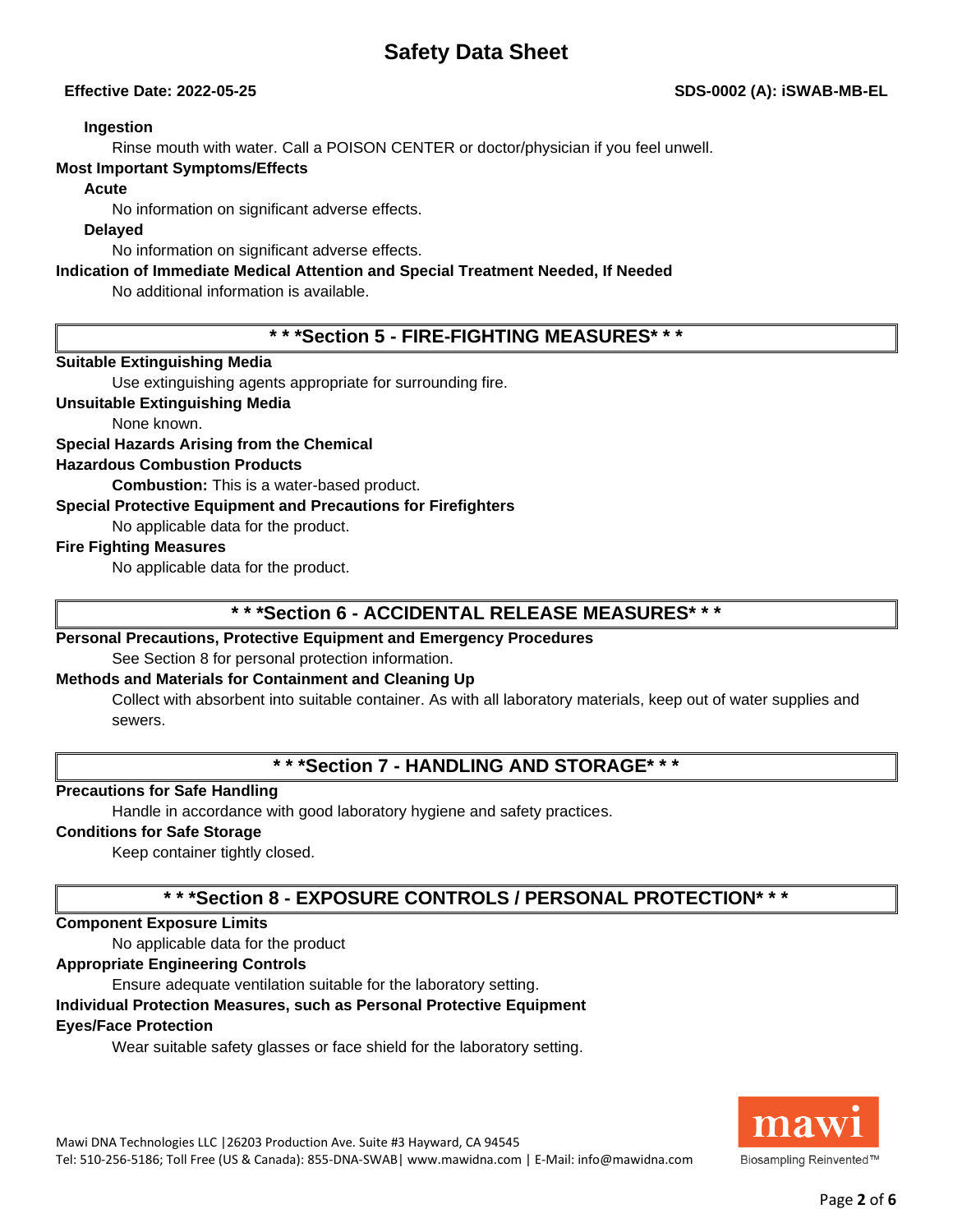### **Skin Protection**

No special clothing is required.

# **Glove Recommendations**

Wear gloves suitable for the laboratory setting.

### **Respiratory Protection**

No special respirator is required.

# **\* \* \*Section 9 - PHYSICAL AND CHEMICAL PROPERTIES\* \* \***

| Appearance:                      | Clear and colorless liquid | Odor:                            | Odorless       |
|----------------------------------|----------------------------|----------------------------------|----------------|
| pH:                              | 6.0-7.0                    | <b>Odor Threshold:</b>           | Not available  |
| <b>Conductivity:</b> $3.1 - 3.6$ |                            | <b>Melting Point:</b>            | Not available  |
| Density:                         | 1.0                        | <b>Flash Point:</b>              | Non-flammable  |
| <b>Boiling Point:</b>            | Not available              | <b>OSHA Flammability Class:</b>  | Not applicable |
| <b>Evaporation Rate:</b>         | Not available              | Vapor Density (air $= 1$ ):      | Not available  |
| <b>Vapor Pressure:</b>           | Not available              | Specific Gravity (water $= 1$ ): | Not available  |
| <b>Water Solubility:</b>         | Yes                        | Coeff. Water/Oil Dist:           | Not available  |
| <b>Viscosity:</b>                | Not available              | <b>Volatility:</b>               | Not available  |
|                                  |                            |                                  |                |

# **\* \* \*Section 10 - STABILITY AND REACTIVITY\* \* \***

#### **Reactivity**

NA.

#### **Chemical Stability**

Stable at normal temperatures and pressure.

#### **Possibility of Hazardous Reactions**

Hazardous polymerization will not occur.

#### **Conditions to Avoid**

No data available.

**Incompatible Materials**

No data available.

#### **Hazardous Decomposition Products**

No data available.

#### **Hazardous Decomposition**

**Combustion:** This is a water-based product.

# **\* \* \*Section 11 - TOXICOLOGICAL INFORMATION\* \* \***

#### **Acute Toxicity**

No data available.

#### **Component Analysis - LD50/LC50**

The components of this material have been reviewed in various sources and no selected endpoints have been identified.

#### **Information on Likely Routes of Exposure**

#### **Inhalation**

No applicable data for the product.

#### **Ingestion**

No applicable data for the product.



Mawi DNA Technologies LLC |26203 Production Ave. Suite #3 Hayward, CA 94545 Tel: 510-256-5186; Toll Free (US & Canada): 855-DNA-SWAB| www.mawidna.com | E-Mail: info@mawidna.com

# Page **3** of **6**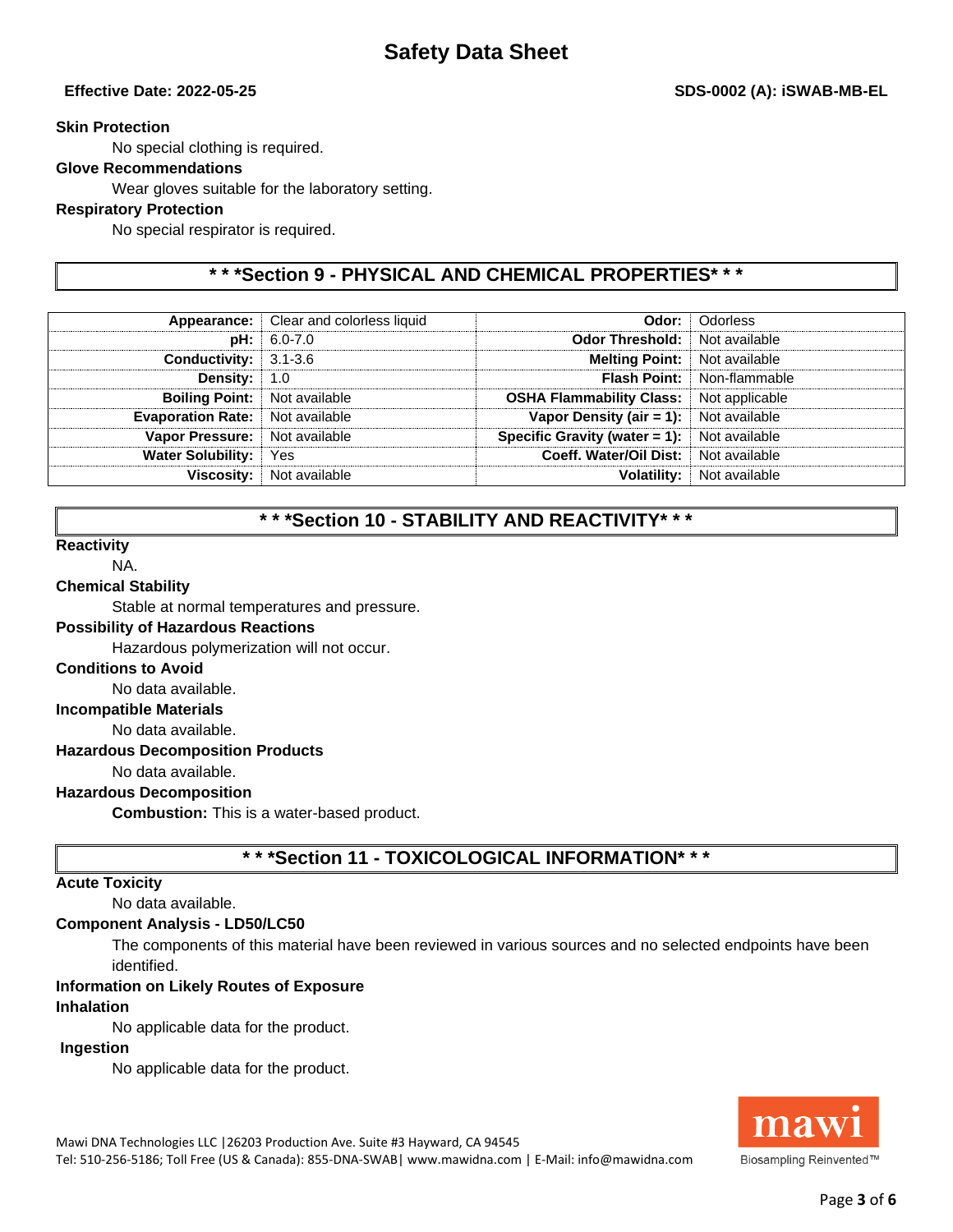## **Effective Date: 2022-05-25 SDS-0002 (A): iSWAB-MB-EL**

#### **Skin Contact**

No applicable data for the product.

#### **Eye Contact**

No applicable data for the product.

#### **Immediate Effects**

No information on significant adverse effects.

#### **Delayed Effects**

No information on significant adverse effects.

#### **Medical Conditions Aggravated by Exposure**

None known.

#### **Irritation/Corrosivity Data**

No applicable data for the product.

#### **Respiratory Sensitization**

No data available.

#### **Dermal Sensitization**

No data available.

### **Carcinogenicity**

#### **Component Carcinogenicity**

No ingredient of this product present at levels greater than or equal to 0.1% is listed by ACGIH, IARC, NTP, DFG or OSHA.

#### **Specific Target Organ Toxicity - Single Exposure**

#### None known.

#### **Specific Target Organ Toxicity - Repeated Exposure**

None known.

### **Aspiration Hazard**

Not expected to be an aspiration hazard.

# **\* \* \*Section 12 - ECOLOGICAL INFORMATION\* \* \***

#### **Ecotoxicity**

No applicable data for the product.

#### **Component Analysis - Aquatic Toxicity**

No LOLI ecotoxicity data are available for this product's components.

# **\* \* \*Section 13 - DISPOSAL CONSIDERATIONS\* \* \***

#### **Disposal Methods**

Dispose of all laboratory materials in accordance with all applicable federal, state/regional, and local laws and regulations.

## **Disposal of Contaminated Packaging**

None needed according to classification criteria.

# **\* \* \*Section 14 - TRANSPORT INFORMATION\* \* \***

# **US DOT Information**

This product is not classified as dangerous goods, per U.S. DOT regulations, under 49 CFR 172.101.

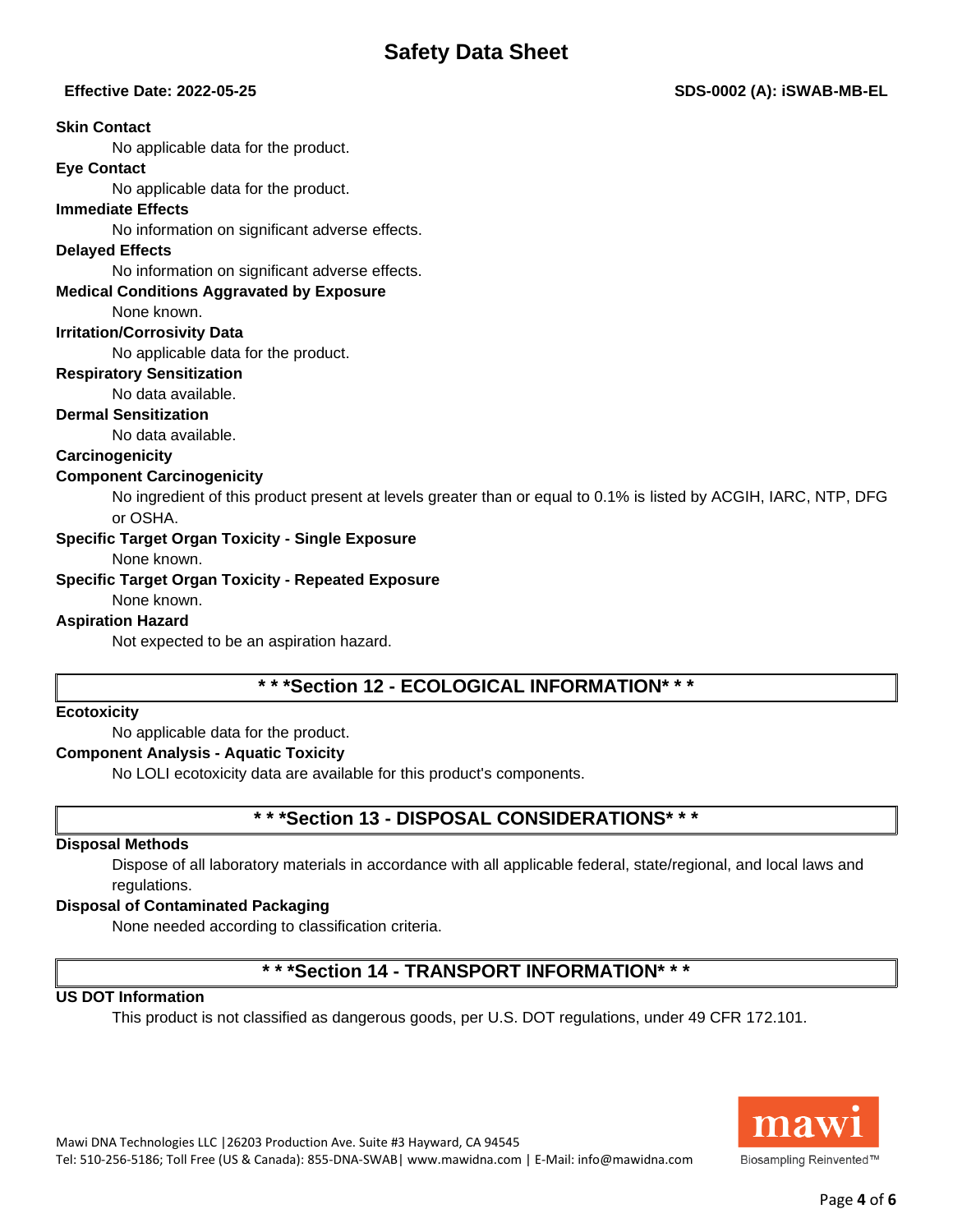## **TDG Information**

This product is not classified as Dangerous Goods, per regulations of Transport Canada.

# **IMDG Information**

This product is not classified as Dangerous Goods by the International Maritime Organization.

# **IATA Information**

This product is not classified as Dangerous Goods, by rules of IATA.

# **ADR Information**

This product is not classified by the United Nations Economic Commission for Europe to be dangerous goods

# **\* \* \*Section 15 - REGULATORY INFORMATION\* \* \***

# **U.S. FEDERAL REGULATIONS**

# **SARA REPORTING REQUIREMENTS:** None

**MARINE POLLUTANT:** This product contains no component listed as a Marine Pollutant under 49 CFR 172.101, Appendix B.

**TSCA** : All components in this product mixture are listed on the USA Toxic Substances Control Act (TSCA) inventory of chemicals or are exempt from listing.

**SARA 311/312**: Acute health: No; Chronic health: No; Fire: No; Reactivity: No

# **U.S. CERCLA REPORTABLE QUANTITY (RQ):** None

**U.S. TSCA INVENTORY STATUS** – All of the components of this product are listed in the TSCA Inventory or exempt. **CALIFORNIA SAFE DRINKING WATER AND TOXIC ENFORCEMENT ACT (PROPOSITION 65):** This product

does not contain any component above the 0.1% level which is listed as a California Proposition 65 chemical. Note the chemical identity of some or all components present is confidential business information (trade secret)

and is being withheld as permitted by 29CFR1910.1200 (i).

# **U.S. STATE RIGHT-TO-KNOW REGULATIONS:** Not applicable.

## **COMPONENT ANALYSIS – INVENTORY:**

| <b>CAS</b> | iSWAB™-MB-EL Stabilizing Buffer Component                                               | Percent |
|------------|-----------------------------------------------------------------------------------------|---------|
| 7732-18-5  | Non-hazardous mixture                                                                   | 100%    |
|            | (water-based solution that includes nontoxic inactivation agents, salts, and pH buffer) |         |

# **CANADIAN REGULATIONS:**

**CANADIAN DSL/NDSL INVENTORY STATUS:** All of the components of this product are on the DSL Inventory or exempt.

#### **CANADIAN ENVIRONMENTAL PROTECTION ACT (CEPA) PRIORITIES SUBSTANCES LISTS:** No component of this product is on the CEPA First Priorities Substance Lists.

**CANADIAN WHMIS CLASSIFICATION and SYMBOLS:** Not regulated.

# **EUROPEAN ECONOMIC COMMUNITY INFORMATION:**

**EU DANGEROUS PREPARATIONS DIRECTIVE (DPD) LABELING AND CLASSIFICATION**: This product does not meet the definition of any hazard class, as defined by the European Union Council Directives 67/548/EEC and 1999/445/EC and subsequent Directives. For information on classification under CLP Regulation (EC) 1271/2008, please refer to section 16 (Other Information.)

Classification – Not Classified

Risk Phrases – Not Classified

Safety Phrases – Not Classified